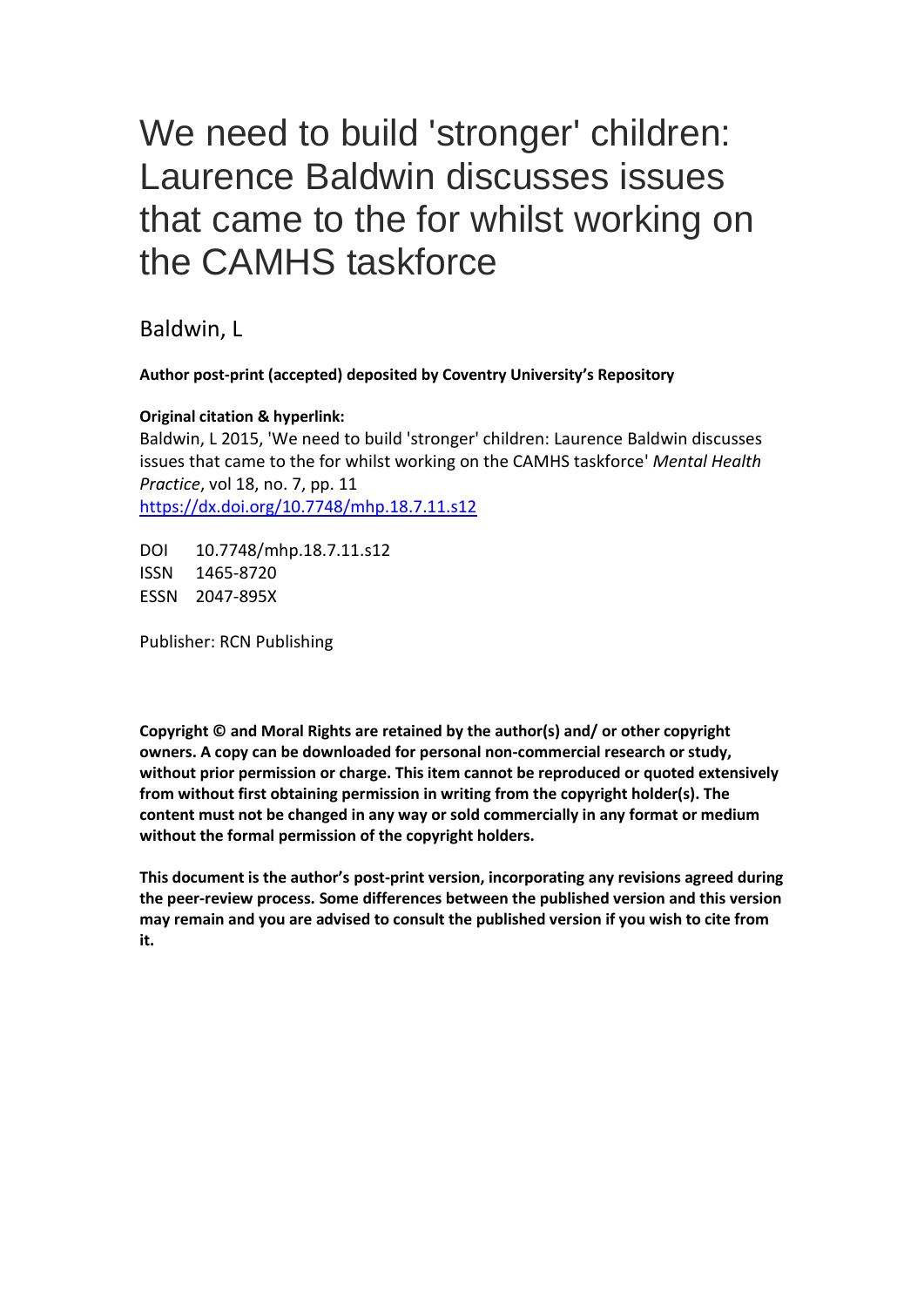## Opinion – Mental Health Practice

It wasn't until my second year as a student that someone suggested I might enjoy working in child and adolescent mental health. I think the Sister on 'Soc and Rec' at Saxondale Hospital was a bit frustrated that my painfully introverted self (I've got better over the years) wasn't a great match for organising reluctant patients into enjoying their social and recreational time. But she did me a big favour in suggesting it because the following year I did a placement on the children's residential unit at what was then St.Ann's Hospital in Nottingham and loved it. So began a career spent mostly in CAMHS, which included recently representing the RCN on Norman Lamb's Ministerial Taskforce on CAMHS. Amongst the recommendations of that taskforce are lots on early intervention. Not just early intervention in pyschosis, which has been recognised for a long while as being important, reducing the delay in getting started with treatment and leading to better outcomes. In the taskforce report it generally refers to getting in early to stop problems in children and young people developing emotional difficulties and ultimately getting mental ill health or mental illnesses. So a lot of emphasis on developing resilience and coping skills, helped by teachers and others in schools knowing more about emotional literacy and spotting problems before they get out of hand. This will need a lot of help from school nurses, counsellors (where schools have chosen to employ them) and links through to specialist CAMHS to support them and to take over when problems develop beyond what primary care or universal services can deal with. Of course there remain issues about whether this, and the promised reinvestment in children's mental health will be enough to stave off the present crisis in out-patient community CAMHS and in residential units across the country. The scandal of young people being held on Section 136 in police cells may be averted but will this stop the increase in use of inappropriate placements on adult wards or young people being sent literally hundreds of miles to the nearest (or only) available bed, far from home and friends?

But what this process has also made me think about early intervention more generally, and how much do we, as mental health nurses, really think about intervening early in mental health problems? As I mentioned at the beginning I didn't really know there was a CAMHS (and it wasn't even called that in those days), and as we prepared for our specialist placements in our final year there were options in children's mental health, drug and alcohol services and forensic services, so most of us only did one speciality placement when really we could have done with knowing about all of these areas, not because we would necessarily ever work in them, but because of what we needed to know which we could apply to the people we were seeing. I work now with young people who have substance misuse issues, or who have offending problems, and in adult services we work with people who have children or grandchildren. Of course the 'Think Family' agenda has helped a lot with this, we do now tend to know if our adult service users have children in their homes, but the impetus has come mostly from safeguarding services to ensure this happens. Young people who have parents with mental health problems are known to be at risk of developing issues of their own, but mental health nurses are also in a great position to be working with younger people on developing good emotional coping skills, and preventing later problems in life. Yet we seem to have very little in our trainings to give nurses the skills to do this. I believe mental health branch training and post registered trainings ought to have more in them to give us the confidence to deal with younger people, and begin the early intervention that should give better long term outcomes. Many of the nurses I talk to don't have the confidence to talk to younger people because they never learnt about child development and what issues are important to deal with at what age. Some of the nurses and others I talk to seem to have forgotten what it was like to be a young person, and the relative powerlessness that they sometimes feel, and the need they have to be valued for themselves as individuals with opinions and feelings, however irrational they might seem at times. American orator and campaigner Frederick Douglass said "It is better to build strong children than to